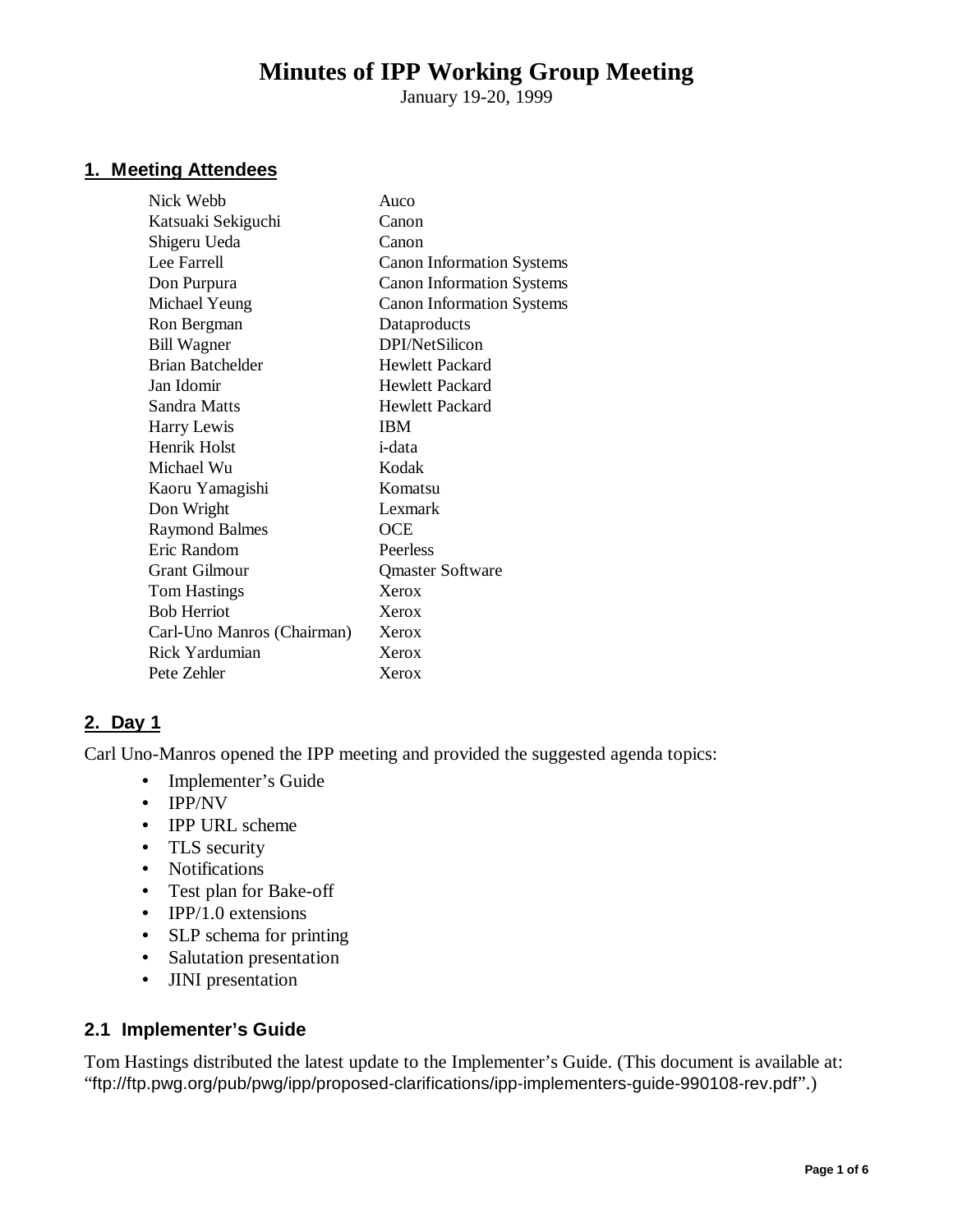Tom led a review of the changes to the document. All of them were minor edits for clarification. There were very few changes and there were even fewer comments.

The more significant changes include:

- Several REJECT/RETURN error codes were clarified in Section 2.2.1.4.3
- Section 2.6.1 includes a recommendation to support US-ASCII in addition to UTF-8
- Section 3 includes a clarification on responding to an error before all data is received
- Sections 3.6.2 and 3.6.2.1 were added to discuss the use of chunked requests with CGI script implementations

During the review, it was noted that items 1 and 2 in Section 3.6.2 seemed to contradict one another:

- 1. All HTTP/1.1 [HTTP] applications (IPP recipients) that receive entities MUST accept the "chunked" transfer-coding, thus allowing this mechanism to be used for messages when the message length cannot be determined in advance.
- 2. However, an origin server MAY refuse to accept a request without a defined Content-Length by responding with status code 411 (Length Required).

The apparent contradiction was not resolved during the meeting, and was deferred for Tom to investigate further.

There still seems to be much confusion regarding the interaction of HTTP chunking and CGI scripts. Carl-Uno suggested that we should reach agreement on this topic soon— or remove it from version 1.0 of the Implementer's Guide. He believes that it might be more appropriate to wait for more implementation experience, and include the results in a later version of the Implementer's Guide. However, as an attempt to reach a quick agreement, he also suggested that the Implementer's Guide should recommend the following:

- servers shouldn't use CGI script implementations of IPP
- if you use chunking, be prepared to receive an error—and then fall back to non-chunking

Another recommendation was proposed:

• if you know the content length, don't use chunking

No consensus was reached.

Harry Lewis volunteered to contact Carl Kugler (the author of much of the background e-mail on this issue) during the lunch break. Harry will then draft a proposal for final text modifications. It was also suggested that there should be a test included in the Bake-off to exercise this particular issue. More discussion will occur on the e-mail list to clarify this topic further.

[The next day, Bill Wagner, Harry Lewis, and Carl Kugler (and others?) reached an agreement on some proposed text via e-mail. The modified text will be included in the updated version of the Implementer's Guide.]

Tom indicated that the document needs to clarify what is meant as the "closest version number" to be used during version negotiation. (This was identified as an action item at the previous meeting.) However, he now recommends that we should wait until a new version of IPP is actually defined before we attempt to clarify this. Harry suggested that we could avoid this whole concern by making sure that all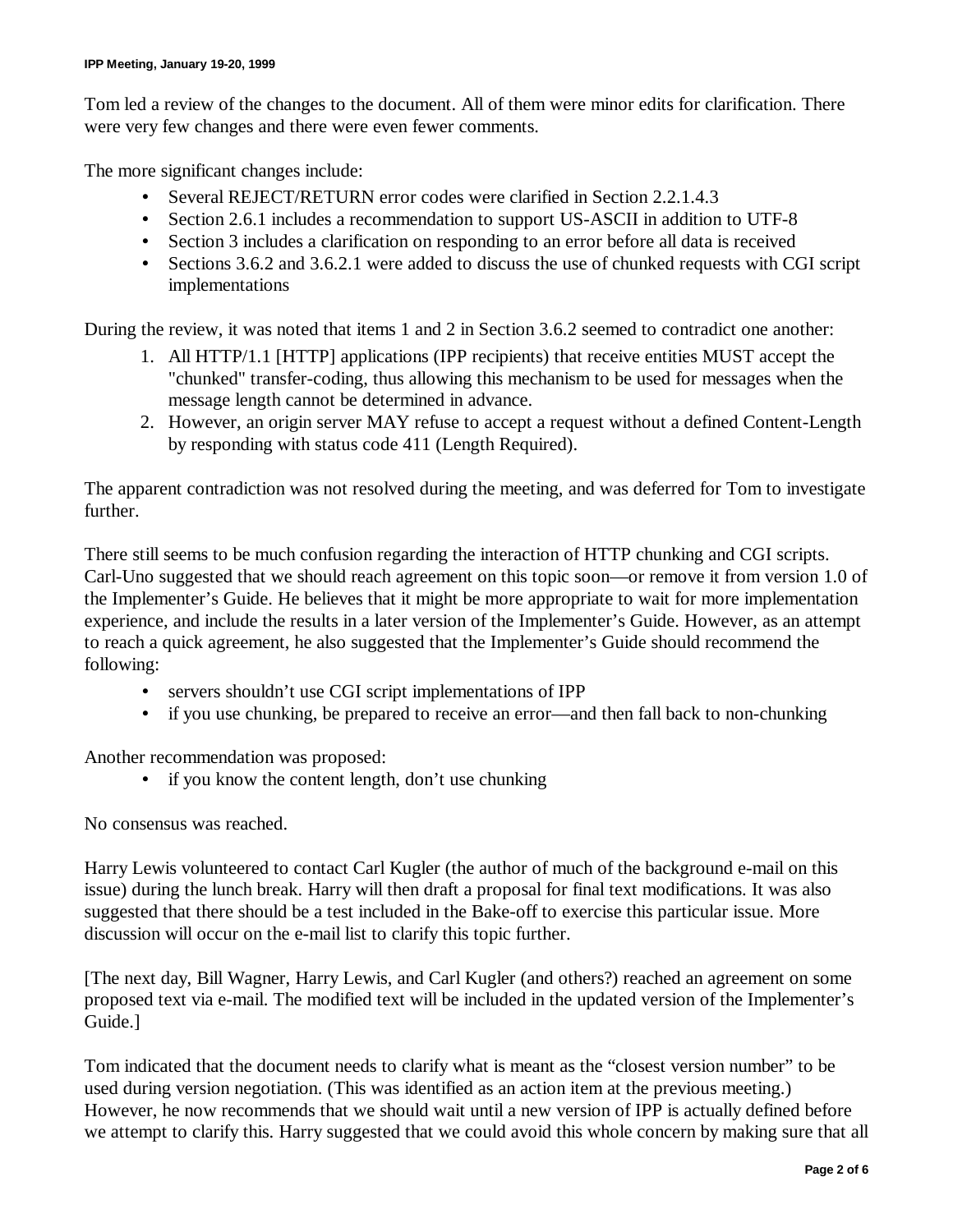future versions of IPP are backward compatible. The group agreed to defer the topic until the next version of IPP is defined.

## **2.2 IPP/NV ("Next Version")**

The group agreed that "IPP/NV" should now be called "IPP/1.1".

It was noted that the set of documents that define IPP/1.0 has been submitted to the IETF as Informational RFCs, but no response has yet been received from the IESG.

Carl-Uno said that the group needs to issue new Internet-Draft documents for each of the following subjects in order to gain acceptance by the IETF as a standards track document set:

- IPP URL scheme
- IPP TLS security
- IPP Notifications (this might only be required for IFX)

Carl-Uno provided a very brief review of the current status on each of the above topics. He said that he would like to try and complete these documents as quickly as possible (i.e. February?) for IETF submission. Carl-Uno noted that the IFX (IPP as a Facsimile Service) group will need to have a standards track version of IPP to reference to complete their work.

ACTION: Bob Herriot will be Editor for the URL scheme and will create the next document version.

ACTION: Carl-Uno will get John Wenn from Xerox to author the next TLS document. (He asked for other volunteers to participate in writing this document, but no one offered.) Carl-Uno volunteered to review the document. He will also attempt to get Randy Turner to proofread it.

After a discussion on the necessity for TLS Security support, the group decided not to create a *separate* document. Instead, the appropriate text will be included in both the Model and Encoding/Transport documents (as it was done originally.) To achieve this, John Wenn will need to collaborate with the Editors of these two documents.

[Later in the day, a similar decision was made to merge the IPP URL document content into the other documents, instead of keeping it as a separate document.]

The group agreed that the decision to include IPP Notifications in IPP/1.1 should be deferred. Until then, the Notification document will be kept separate from the others.

#### **2.3 Notifications**

Tom Hastings distributed an updated version of the IPP Event Notifications document. (This document is available at "ftp://ftp.pwg.org/pub/pwg/ipp/new\_NOT/ipp-notifications-very-short-990118.pdf".) He led a review of the latest document changes listed in Section 10.

Tom then provided a page-by-page review of the document, and discussed the other edits made since the previous version. He also reviewed/resolved the various ISSUEs that are noted in the text. Tom will modify the document to reflect all the discussions on each of the ISSUEs.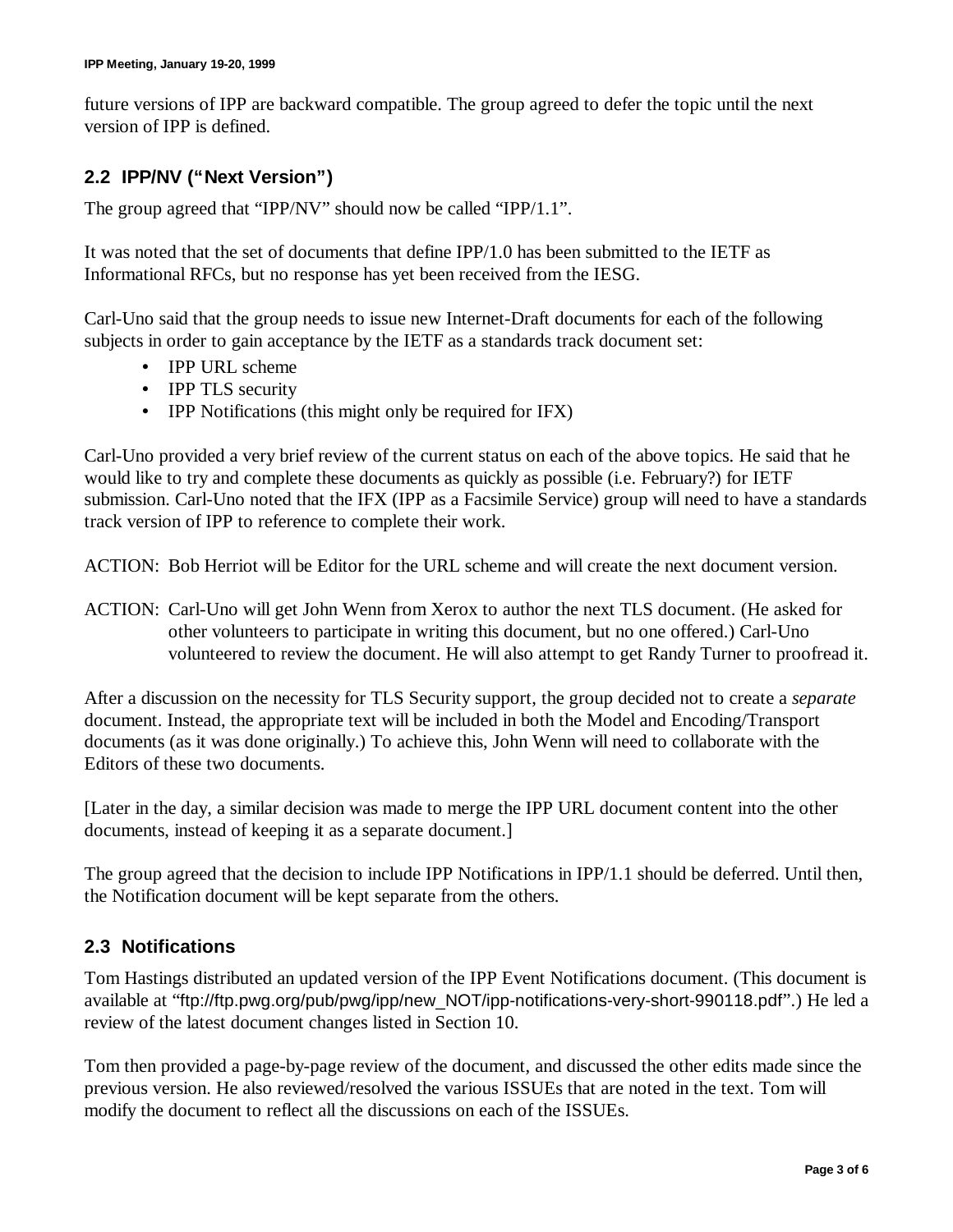During the discussion, Carl-Uno strongly suggested that we use MIME types for all methods of notification.

## **2.4 Test Plan For Bake-Off**

Peter Zehler reported that the Bake-off registration form has been sent out on the e-mail list (Feb 1 registration deadline.) Novell, Netscape, and Microsoft implementations will be available during the test effort. He is still working on the detailed schedule for the Bake-off. A "brainstorming" discussion will be held on Tuesday, March 9 at the Bake-off to prepare for the testing activity of the week.

Peter is asking each of the attendees to provide information on what type of equipment they will be bringing. Other information will also be required, including whether the implementation supports security, chunking, etc. He is coordinating this information via the registration forms. A (tentative) prioritized list of the tests to perform has been created, however Peter still needs to identify more details before it is complete. Peter reviewed a list of the various tests that will be performed. He expects to distribute this list via e-mail.

### **2.5 IPP/1.0 Extensions**

Currently, the most important Extensions document (for IPP/1.0) is the "Set 1 Operations" document. Should we include these Operations in the IPP/1.1 specification? The consensus was that they should be included. It was also decided that they should be merged with the other IPP document(s)— rather than kept as a separate document. It was also decided that the IPP URL Scheme information should be merged into the other IPP documents— rather than kept as a separate document.

It was suggested that the updated documents should include a discussion of the IPP Scheme in the Encoding and Transport document.

Are we going to republish the Goals document for IPP/1.1? Most people felt that this is not necessary.

#### **2.6 Pages-per-minute**

A new version of the document describing the new attribute was distributed. (This document is available at: "ftp://ftp.pwg.org/pub/pwg/ipp/proposed-registrations/attributes/ipp-pages-per-minute-attr-990118.pdf".) Tom Hastings reviewed the latest changes.

After a very brief review, the group decided to add the pages-per-minute attribute to the IPP/1.1 specification.

## **2.7 Finishings**

A new version of the document describing new attribute values was distributed. (This document is available at: "ftp://ftp.pwg.org/pub/pwg/ipp/proposed-registrations/attribute-values/ipp-finishings-attrvals-990118.pdf".) Tom Hastings reviewed the latest changes.

The group decided to add these attribute values to the IPP/1.1 specification.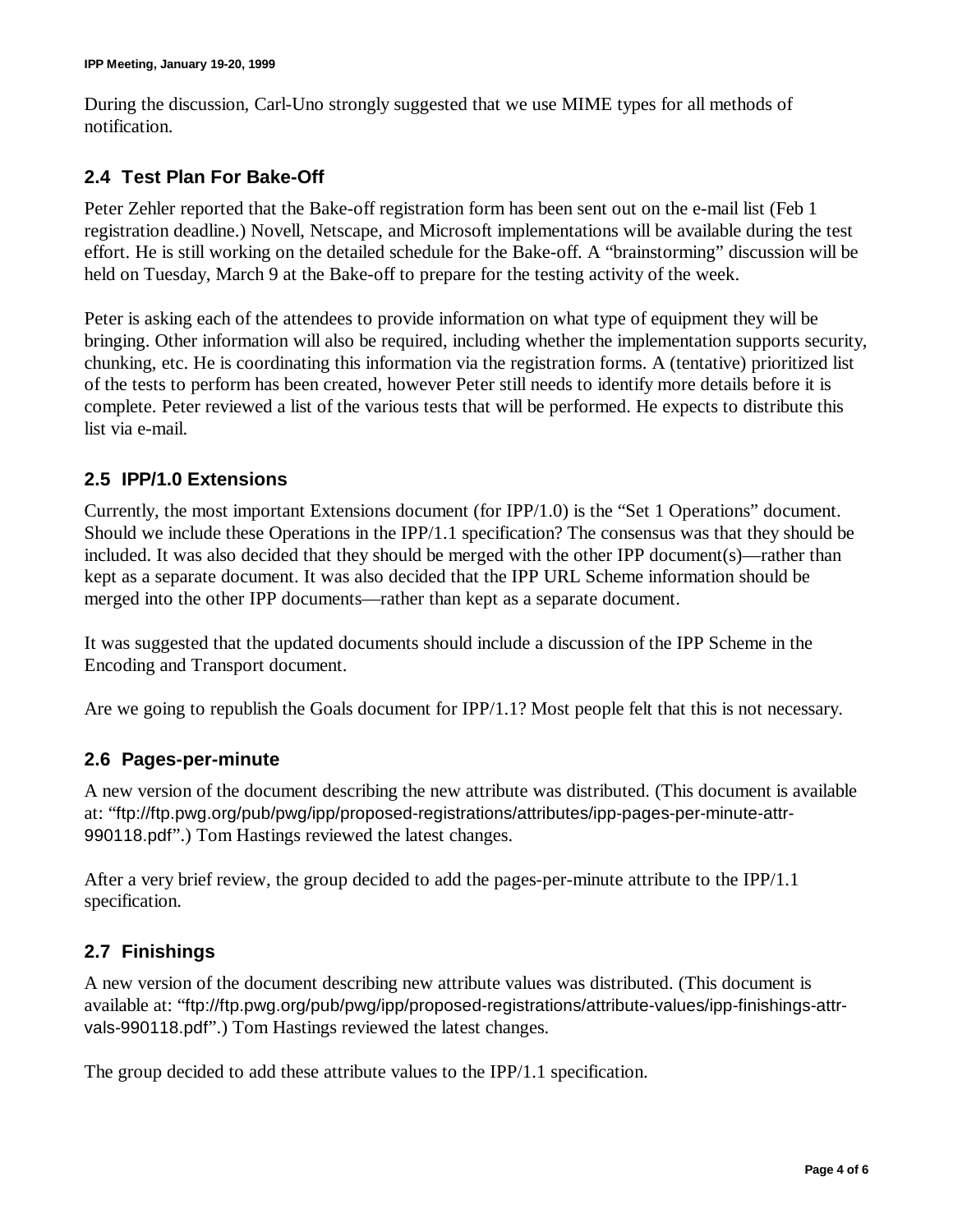### **2.8 Collections**

Tom Hastings noted that there was no progress on the Collections document since the previous meeting. This item will probably not be included in the IPP/1.1 specification.

ACTION; Tom Hastings will forward the Collections syntax proposal document to Graham Klyne (member of the IETF CONNEG WG) for his review.

#### **2.9 SLP Printer Template**

ACTION: Bob Herriot will attempt to get James Kempf and Ira McDonald to agree on the SLP Printer Template issue of whether there is one printer entry per URL.

Tom reported that Ira has posted a long list of changes since the last proposal. There are now about eight mandatory attributes that must be provided. All other attributes are optional, and will have default values provided. Tom encouraged everyone to review the latest proposal and provide comments to Ira.

## **3. Day 2**

#### **3.1 Salutation presentation**

Bob Pecora from the Salutation Consortium provided a presentation on Network Resource Management. (The slides are available at: "ftp://ftp.pwg.org/pub/pwg/ipp/PWG-Presentations/sal-pwg-ipp-12099.pdf".)

Salutation has a large membership list of big companies. They started in 1994 with five member companies. Several Salutation-enabled products have been shipped.

According to Pecora, Salutation has a user focus: "I want to be able to work from where I am, not from where the network thinks I am—and with the tools at hand."

Principles

- Open to industry
- Use existing standards
- Simple design for interoperability
- Independent of processor, O/S and transport protocol
- Scaleable structure and code
- Worldwide defacto first, then "standard" as required

Larry Stein asked why Salutation was making a presentation to the IPP group. Is there a particular problem that IPP is facing that Salutation solves? Harry Lewis explained that the purpose of having both Salutation and JINI presentations is primarily to make the IPP members aware of related technologies that address the features that should be considered for Server-to-Device Protocol (SDP).

#### **3.2 Jini presentation**

Bob Scheifler from Sun presented slides on Jini. (The slides are available at: "ftp://ftp.pwg.org/pub/pwg/ipp/PWG-Presentations/jini.pdf".)